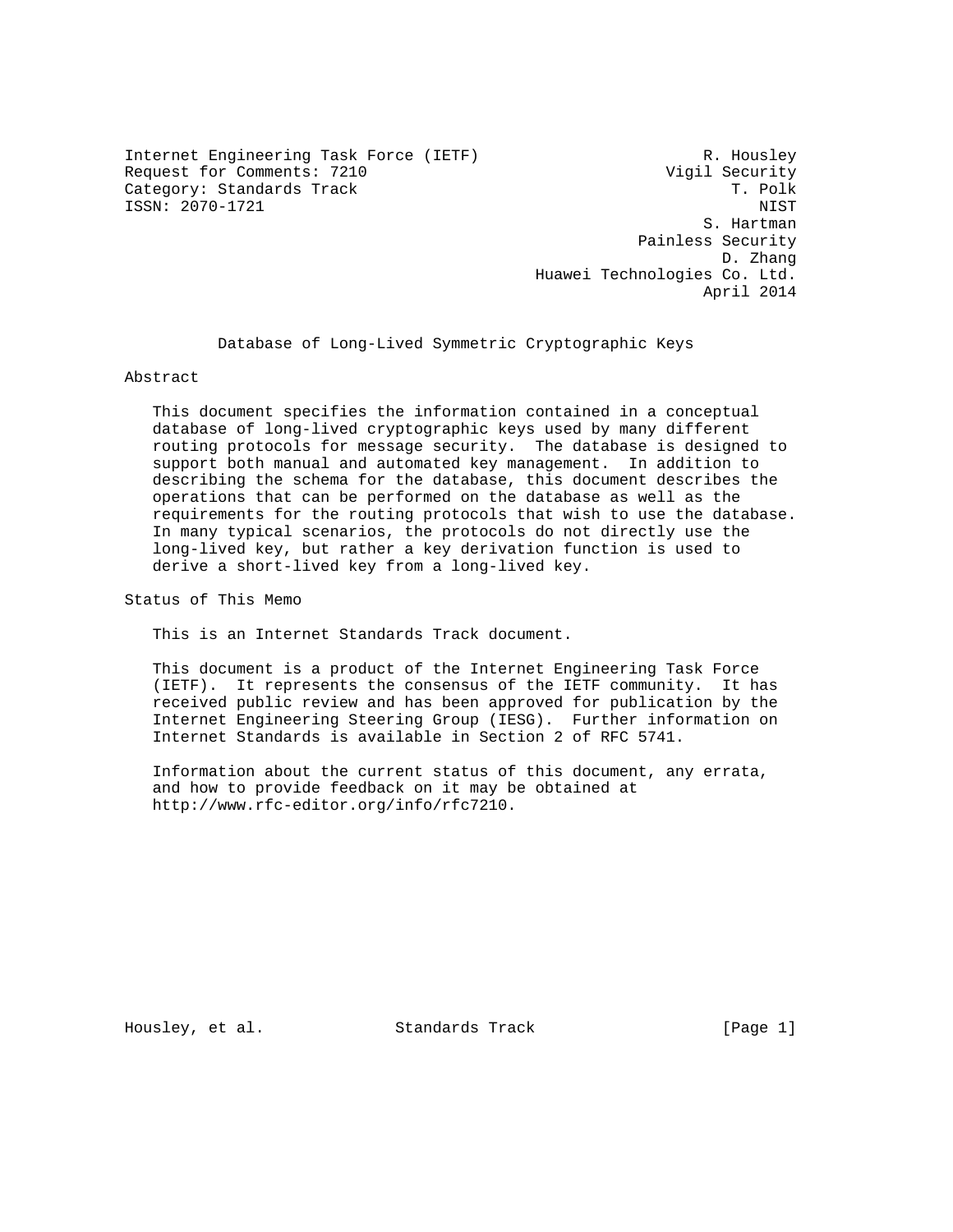## Copyright Notice

 Copyright (c) 2014 IETF Trust and the persons identified as the document authors. All rights reserved.

 This document is subject to BCP 78 and the IETF Trust's Legal Provisions Relating to IETF Documents (http://trustee.ietf.org/license-info) in effect on the date of publication of this document. Please review these documents carefully, as they describe your rights and restrictions with respect to this document. Code Components extracted from this document must include Simplified BSD License text as described in Section 4.e of the Trust Legal Provisions and are provided without warranty as described in the Simplified BSD License.

## 1. Introduction

 This document specifies the information that needs to be included in a database of long-lived cryptographic keys in order to key the cryptographic authentication of routing protocols. This conceptual database is designed to separate protocol-specific aspects from both manual and automated key management. The intent is to allow many different implementation approaches to the specified cryptographic key database, while simplifying specification and heterogeneous deployments. This conceptual database avoids the need to build knowledge of any security protocol into key management protocols. It minimizes protocol-specific knowledge in operational/management interfaces, and it constrains where that knowledge can appear. Textual conventions are provided for the representation of keys and other identifiers. These conventions should be used when presenting keys and identifiers to operational/management interfaces or reading keys/identifiers from these interfaces. This satisfies the operational requirement that all implementations represent the keys and key identifiers in the same way so that cross-vendor configuration instructions can be provided.

 Routing protocols can employ the services of more-generic security protocols such as TCP-AO [RFC5925]. Implementations of routing protocols may need to supply keys to databases specific to these security protocols as the associated entries in this document's conceptual database are manipulated.

 In many instances, the long-lived keys are not used directly in security protocols, but rather a key derivation function is used to derive short-lived keys from the long-lived key in the database. In other instances, security protocols will directly use the long-lived key from the database. The database design supports both use cases.

Housley, et al. Standards Track [Page 2]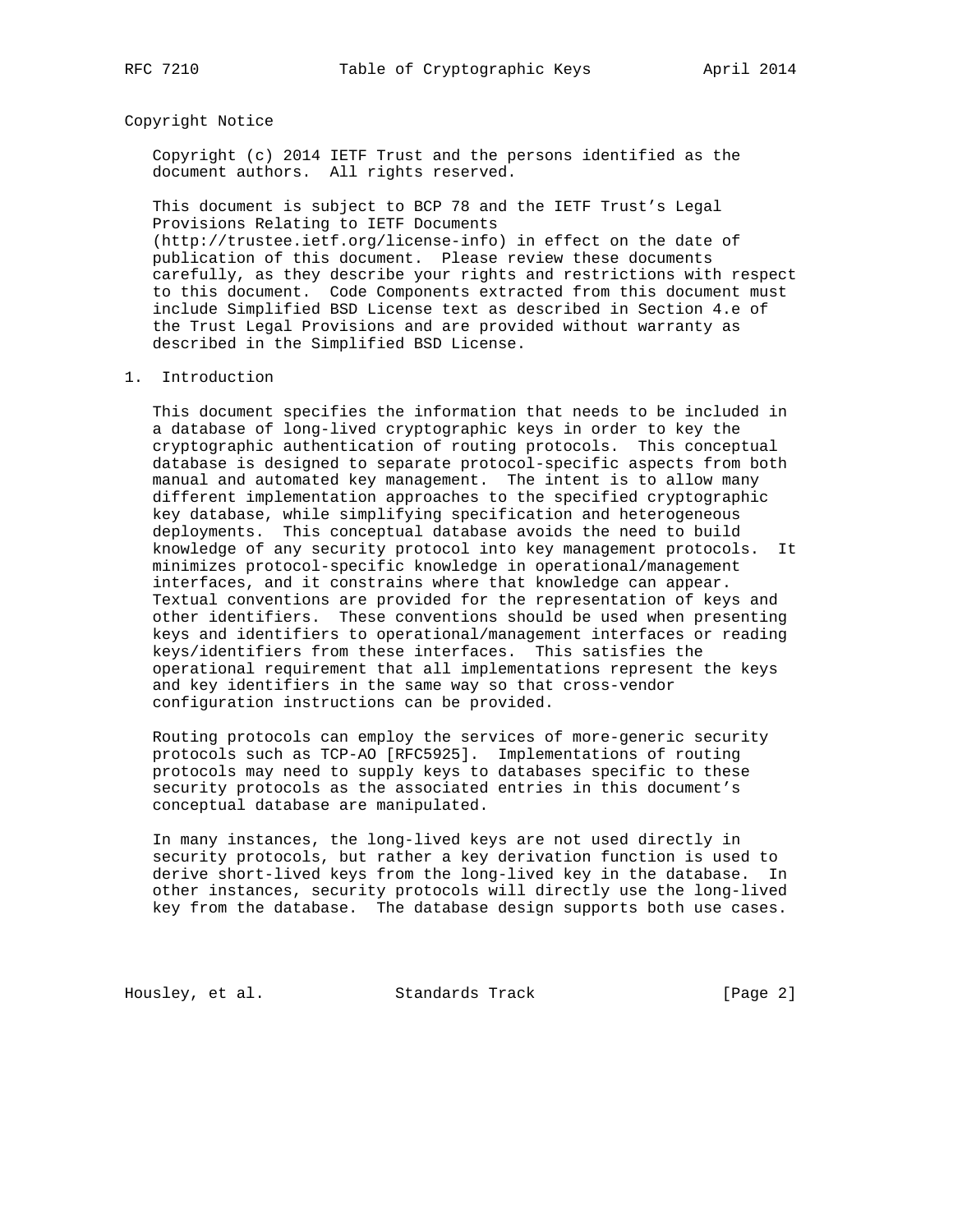## 1.1. Requirements Notation

 The key words "MUST", "MUST NOT", "REQUIRED", "SHALL", "SHALL NOT", "SHOULD", "SHOULD NOT", "RECOMMENDED", "MAY", and "OPTIONAL" in this document are to be interpreted as described in RFC 2119 [RFC2119].

# 2. Conceptual Database Structure

 The database is characterized as a table, where each row represents a single long-lived symmetric cryptographic key. Normally, each key should only have one row. Only in the (hopefully) very rare cases where a key is used for more than one purpose, or where the same key is used with multiple key derivation functions (KDFs) will multiple rows contain the same key value. The columns in the table represent the key value and attributes of the key.

 To accommodate manual key management, the format of the fields has been purposefully chosen to allow updates with a plain-text editor and to provide equivalent display on multiple systems.

The columns that the table consists of are listed as follows:

#### AdminKeyName

 The AdminKeyName field contains a human-readable string meant to identify the key for the user. Implementations can use this field to uniquely identify rows in the key table. The same string can be used on the local system and peer systems, but this is not required. Routing protocols do not make use of this string; they use the LocalKeyName and the PeerKeyName. However, if these strings are to be used as protocol elements in other protocols or otherwise transferred between systems, they will need to follow the requirements of Section 5.1.

#### LocalKeyName

 The LocalKeyName field contains a string identifying the key. It can be used to retrieve the key in the local database when received in a message. As discussed in Section 4, the protocol defines the form of this field. For example, many routing protocols restrict the format of their key names to integers that can be represented in 16 or 32 bits. Typically, this field does not contain data in human character sets requiring internationalization. If there ever are any routing Protocols with key names requiring internationalization, those specifications need to address issues of canonicalization and normalization so that key names can be compared using binary comparison.

Housley, et al. Standards Track [Page 3]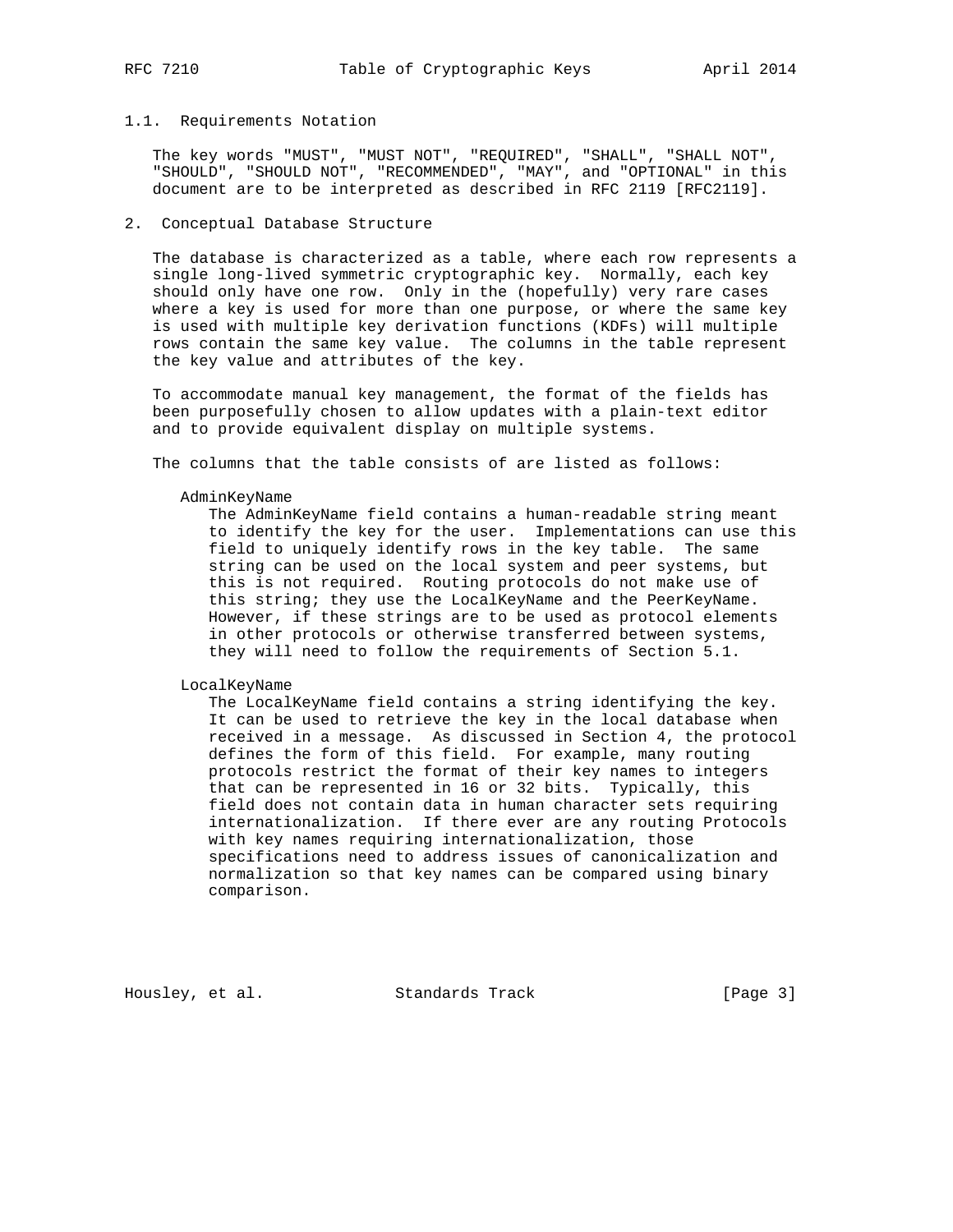# PeerKeyName

 PeerKeyName is the name of the key used by the local system in an outgoing message. For unicast communication, the PeerKeyName of a key on a system matches the LocalKeyName of the identical key that is maintained on one or multiple peer systems. Similar to LocalKeyName, a protocol defines the form of this identifier and will often restrict it to be an integer. For group keys, the protocol will typically require this field be an empty string as the sending and the receiving key names need to be the same.

# Peers

 Typically for unicast keys, this field lists the peer systems that have this key in their database. For group keys, this field names the groups for which the key is appropriate. For example, this might name a routing area for a multicast routing protocol. Formally, this field provides a protocol-specific set of restrictions on the scope in which the key is appropriate. The format of the identifiers in the Peers field is specified by the protocol.

#### Interfaces

 The Interfaces field identifies the set of physical and/or virtual interfaces for which it is appropriate to use this key. When the long-lived value in the Key field is intended for use on any interface, this field is set to "all". The interfaces field consists of a set of strings; the form of these strings is specified by the implementation and is independent of the protocol in question. Protocols may require support for the Interfaces field or may indicate that support for constraining keys based on interface is not required. As an example, TCP-AO implementations are unlikely to make the decision of what interface to use prior to key selection. In that case, the implementations are expected to use the same keying material across all of the interfaces and then require the "all" setting.

Protocol

 The Protocol field identifies a single routing protocol where this key may be used to provide cryptographic protection. This specification establishes a registry for this field; the registry also specifies the format of the following field, ProtocolSpecificInfo, for each registered protocol.

Housley, et al. Standards Track [Page 4]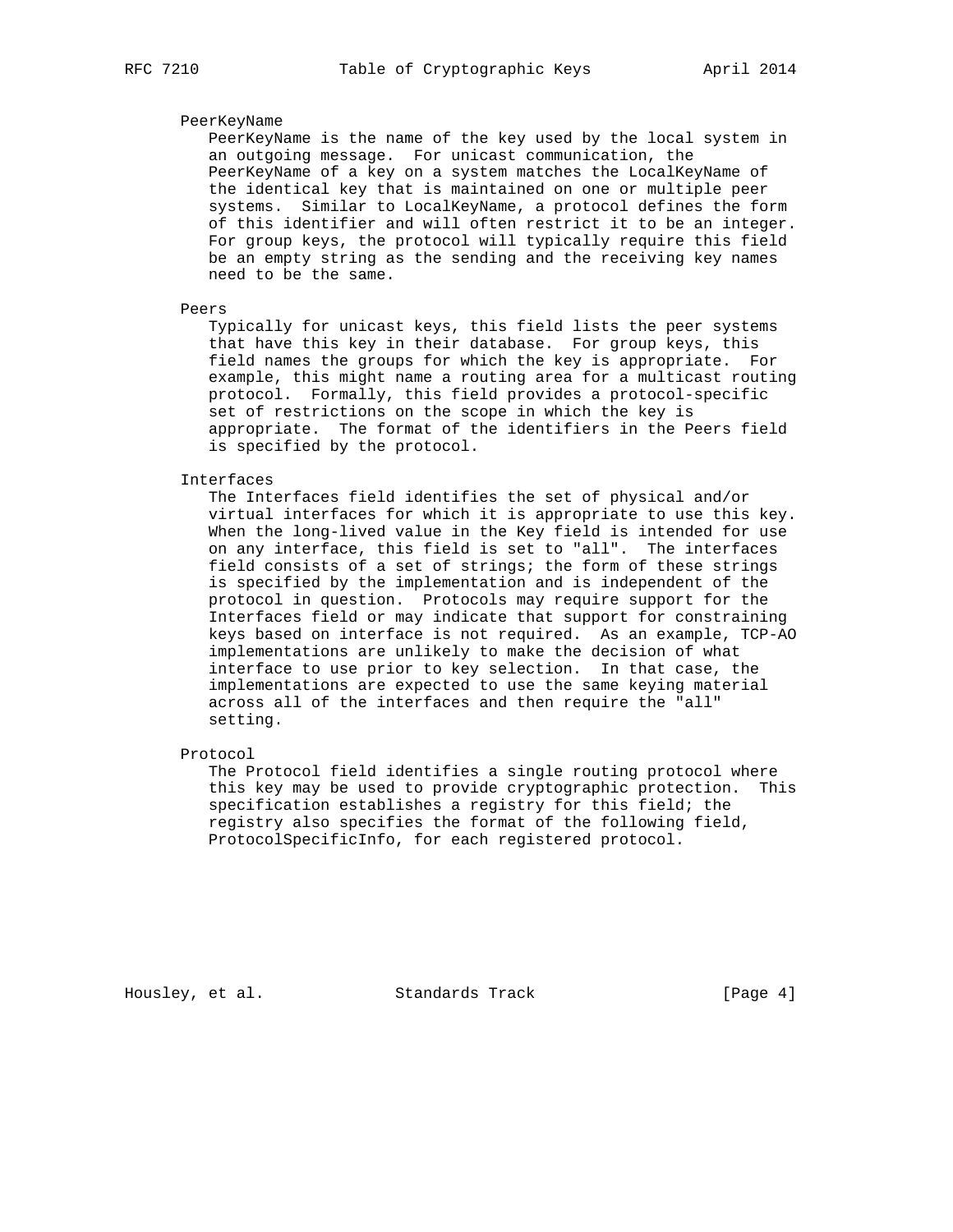# ProtocolSpecificInfo

 This field contains the protocol-specified information that may be useful for a protocol to apply the key correctly. Note that such information MUST NOT be required for a protocol to locate an appropriate key. When a protocol does not need the information in ProtocolSpecificInfo, it will require this field be empty. Key table rows MAY specify a Direction of "both". As a result, the encoding of this field needs to support encoding protocol-specific information for sending and receiving in the same row.

# KDF

 The KDF field indicates the key derivation function that is used to generate short-lived keys from the long-lived value in the Key field. When the long-lived value in the Key field is intended for direct use, the KDF field is set to "none". A key derivation function is a one-way function that provides cryptographic separation of key material. The KDF MAY use inputs from the row in the key table and the message being sent or received but MUST NOT depend on other configuration state. This document establishes an IANA registry for the values in the KDF field to simplify references in future specifications. The protocol indicates what (if any) KDFs are valid.

#### AlgID

 The AlgID field indicates which cryptographic algorithm is to be used with the security protocol for the specified peer or peers. Such an algorithm can be an encryption algorithm and mode (e.g., AES-128-CBC), an authentication algorithm (e.g., HMAC-SHA1-96 or AES-128-CMAC), or any other symmetric cryptographic algorithm needed by a security protocol. If the KDF field contains "none", then the long-lived key is used directly with this algorithm; otherwise, the derived short lived key is used with this algorithm. When the long-lived key is used to generate a set of short-lived keys for use with the security protocol, the AlgID field identifies a ciphersuite rather than a single cryptographic algorithm. This document establishes an IANA registry for the values in the AlgID field to simplify references in future specifications. Protocols indicate which algorithms are appropriate.

Key

 The Key field contains a long-lived symmetric cryptographic key in the format of a lowercase hexadecimal string. The size of the Key depends on the KDF and the AlgID. For instance, KDF=none and AlgID=AES128 require a 128-bit key, which is represented by 32 hexadecimal digits.

Housley, et al. Standards Track [Page 5]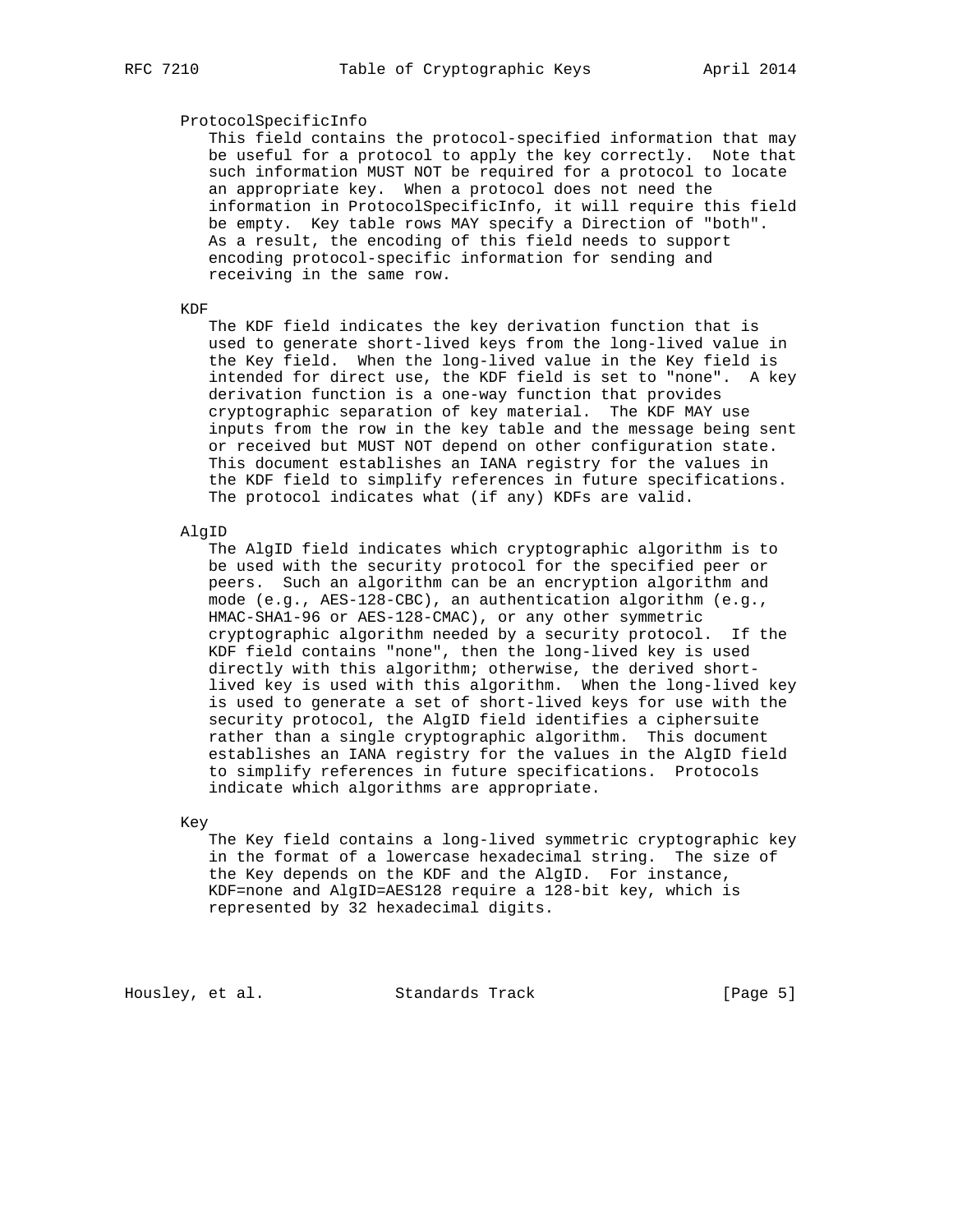# Direction

 The Direction field indicates whether this key may be used for inbound traffic, outbound traffic, both, or whether the key has been disabled and may not currently be used at all. The supported values are "in", "out", "both", and "disabled", respectively. The Protocol field will determine which of these values are valid.

SendLifetimeStart

 The SendLifetimeStart field specifies the earliest date and time in Coordinated Universal Time (UTC) at which this key should be considered for use when sending traffic. The format is YYYYMMDDHHSSZ, where four digits specify the year, two digits specify the month, two digits specify the day, two digits specify the hour, two digits specify the minute, and two digits specify the second. The "Z" is included as a clear indication that the time is in UTC.

### SendLifeTimeEnd

 The SendLifeTimeEnd field specifies the latest date and time at which this key should be considered for use when sending traffic. The format is the same as the SendLifetimeStart field.

### AcceptLifeTimeStart

 The AcceptLifeTimeStart field specifies the earliest date and time in Coordinated Universal Time (UTC) at which this key should be considered for use when processing received traffic. The format is YYYYMMDDHHSSZ, where four digits specify the year, two digits specify the month, two digits specify the day, two digits specify the hour, two digits specify the minute, and two digits specify the second. The "Z" is included as a clear indication that the time is in UTC.

# AcceptLifeTimeEnd

 The AcceptLifeTimeEnd field specifies the latest date and time at which this key should be considered for use when processing the received traffic. The format of this field is identical to the format of AcceptLifeTimeStart.

Housley, et al. Standards Track [Page 6]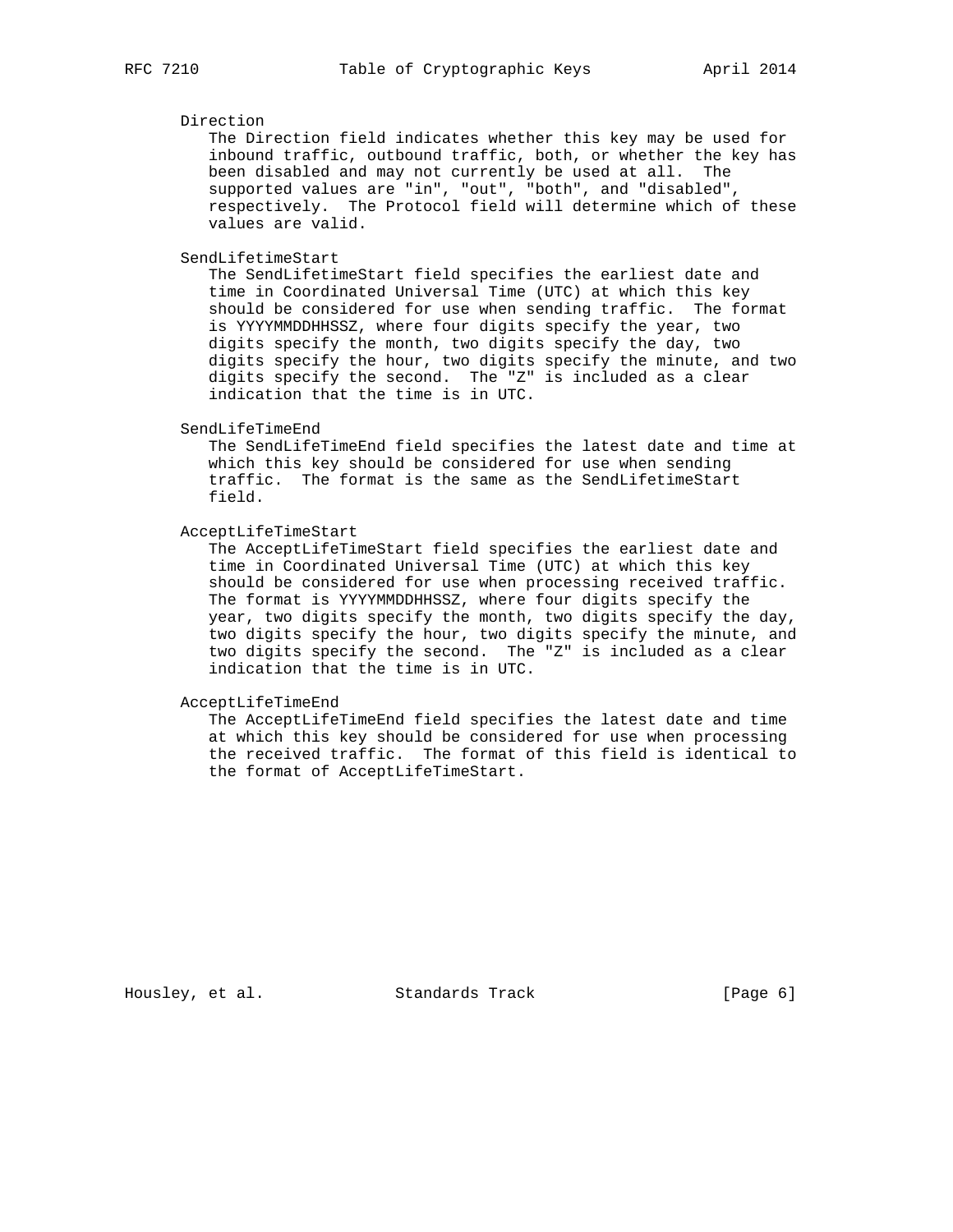3. Key Selection and Rollover

 A protocol may directly consult the key table to find the key to use on an outgoing message. The protocol provides a protocol (P) and a peer identifier (H) into the key selection function. Optionally, an interface identifier (I) may also need to be provided. Any key that satisfies the following conditions may be selected:

- (1) the Peers field includes H;
- (2) the Protocol field matches P;
- (3) If an interface is specified by the protocol, the Interfaces field in the key table row includes I or "all";
- (4) the Direction field is either "out" or "both"; and
- (5) SendLifetimeStart <= current time <= SendLifeTimeEnd.

 During key selection, there may be multiple entries that simultaneously exist and are associated with different cryptographic algorithms or ciphersuites. Systems should support selection of keys based on algorithm preference to facilitate algorithm transition.

 In addition, multiple entries with overlapping valid periods are expected to be available for orderly key rollover. In these cases, the expectation is that systems will transition to the newest key available. To meet this requirement, this specification recommends supplementing the key selection algorithm with the following differentiation: select the long-lived key specifying the most recent time in the SendLifetimeStart field.

 In order to look up a key for validating an incoming message, the protocol provides its protocol (P), the peer identifier (H), the key identifier (L), and optionally the interface (I). If one key matches the following conditions, it is selected:

- (1) the Peer field includes H;
- (2) the Protocol field matches P;
- (3) if the Interface field is provided, it includes I or is "all";
- (4) the Direction field is either "in" or "both";

Housley, et al. Standards Track [Page 7]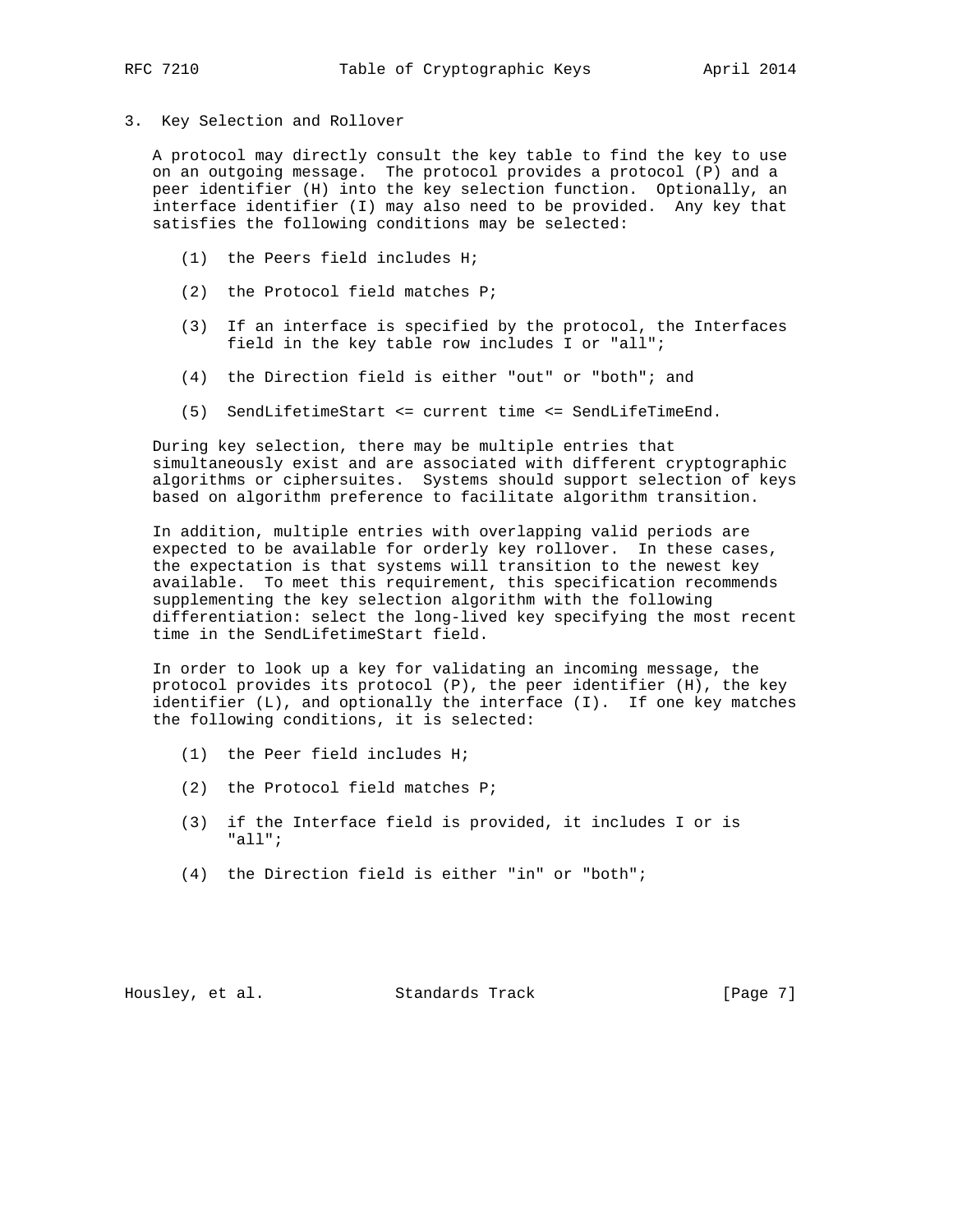- (5) the LocalKeyName is L; and
- (6) AcceptLifeTimeStart <= current time <= AcceptLifeTimeEnd.

 Note that the key usage is loosely bound by the times specified in the AcceptLifeTimeStart and AcceptLifeTimeEnd fields. New security associations should not be established except within the period of use specified by these fields, while allowing some grace time for clock skew. However, if a security association has already been established based on a particular long-lived key, exceeding the lifetime does not have any direct impact. The implementations of security protocols that involve long-lived security associations should be designed to periodically interrogate the database and rollover to new keys without tearing down the security associations.

 Rather than consulting the conceptual database, a security protocol such as TCP-AO may update its own tables as keys are added and removed. In this case, the protocol needs to maintain its own key information. Some routing protocols use IP Security (IPsec) to provide integrity. If a specification describes how to use the conceptual database described in this document to configure keys for these routing protocols, similar concerns apply. The specification mapping those routing protocols onto this conceptual database needs to describe how the Security Policy Database is manipulated as rows are added and removed from the conceptual database.

4. Application of the Database in a Security Protocol

 In order to use the key table database in a protocol specification, a protocol needs to specify certain information. This section enumerates items that a protocol must specify.

- (1) The ways of mapping the information in a key table row to the information needed to produce an outgoing message; specified as an explanation of either how to fill in authentication related fields in a message based on key table information, or (for protocols such as TCP-AO) how to construct Master Key Tuples (MKTs) or other protocol-specific structures from a key table row
- (2) The ways of locating the peer identifier (a member of the Peers set) and the LocalKeyName inside an incoming message
- (3) The methods of verifying a message given a key table row; this may be stated directly or in terms of protocol-specific structures such as MKTs

Housley, et al. Standards Track [Page 8]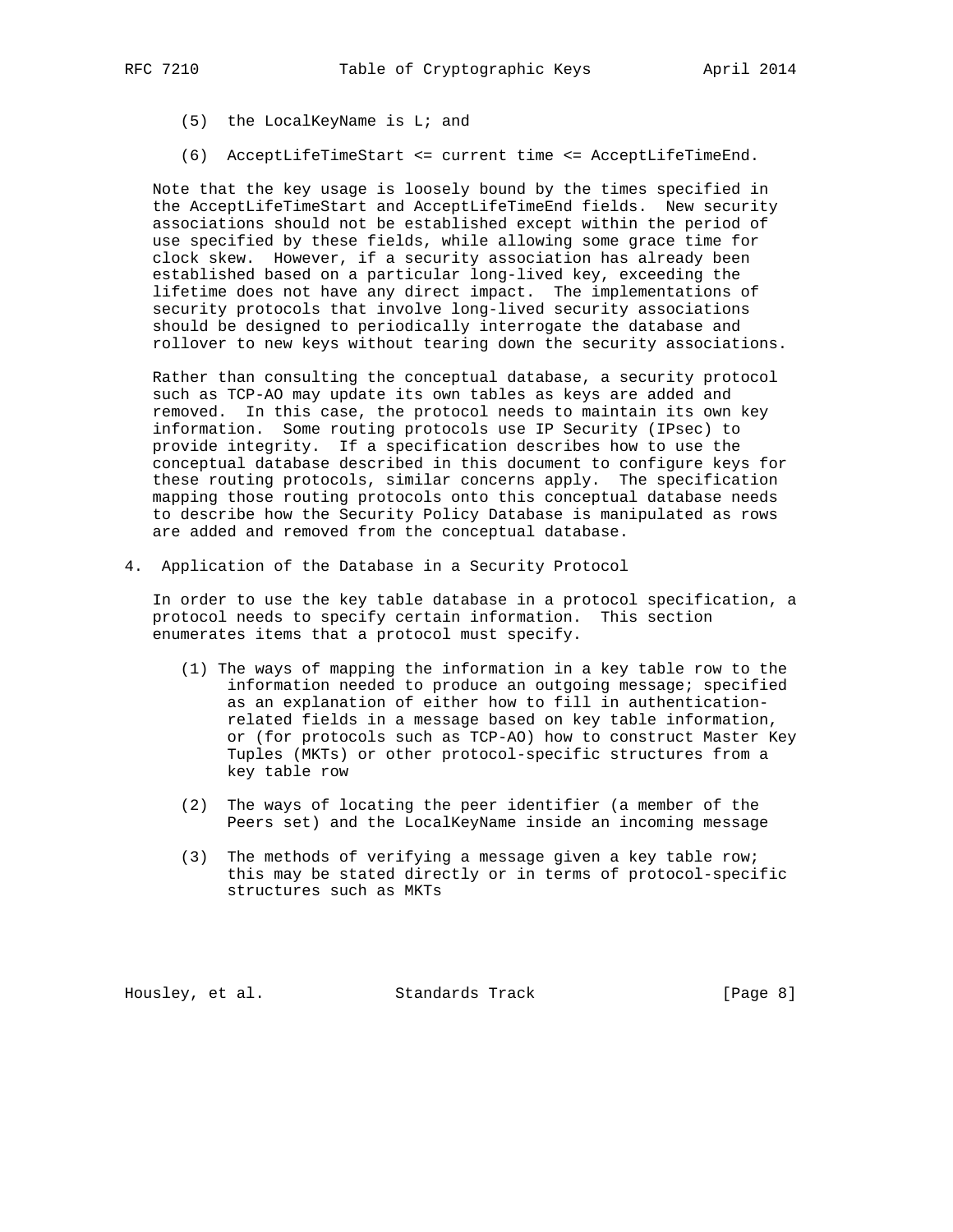- (4) The form and validation rules for LocalKeyName and PeerKeyName; if either of these is an integer, the conventions in Section 5.1 are used as a vendor-independent format
- (5) The form and validation rules for members of the Peers set
- (6) The algorithms and KDFs supported
- (7) The form of the ProtocolSpecificInfo field
- (8) The rules for canonicalizing LocalKeyName, PeerKeyName, entries in the Peers set, or ProtocolSpecificInfo; this may include normalizations such as lowercasing hexadecimal strings
- (9) The Indication whether the support for Interfaces is required by this protocol

 The form of the interfaces field is not protocol specific but instead is shared among all protocols on an implementation. If a protocol needs to distinguish instances running over the same interface, this is included in the specification of peers. Generally, it is desirable to define the specification of peers so that an operator can use the Interfaces field to refer to all instances of a protocol on a link without having to specify both generic interfaces information and protocol-specific peer information.

5. Textual Conventions

#### 5.1. Key Names

 When a key for a given protocol is identified by an integer key identifier, the associated key name will be represented as lowercase hexadecimal digits with the most significant octet first. This integer is padded with leading zero digits until the width of the key identifier field in the protocol is reached. If a key name contains non-integer human-readable text, its format and encoding may be an issue, particularly if it is used in protocol between two different types of systems. If characters from the ASCII range [RFC20] are sufficient for a key name, then they SHOULD be used. If characters outside of that range are desirable or required, then they MUST be in an encoding of Unicode [UNICODE].

 In the case of an AdminKeyName that uses characters outside of the ASCII range, the AdminKeyName MUST be encoded using UTF-8 [RFC3629] and SHOULD be normalized using Unicode Normalization Form KC [UAX15] to maximize the chance that the strings will compare correctly.

Housley, et al. Standards Track [Page 9]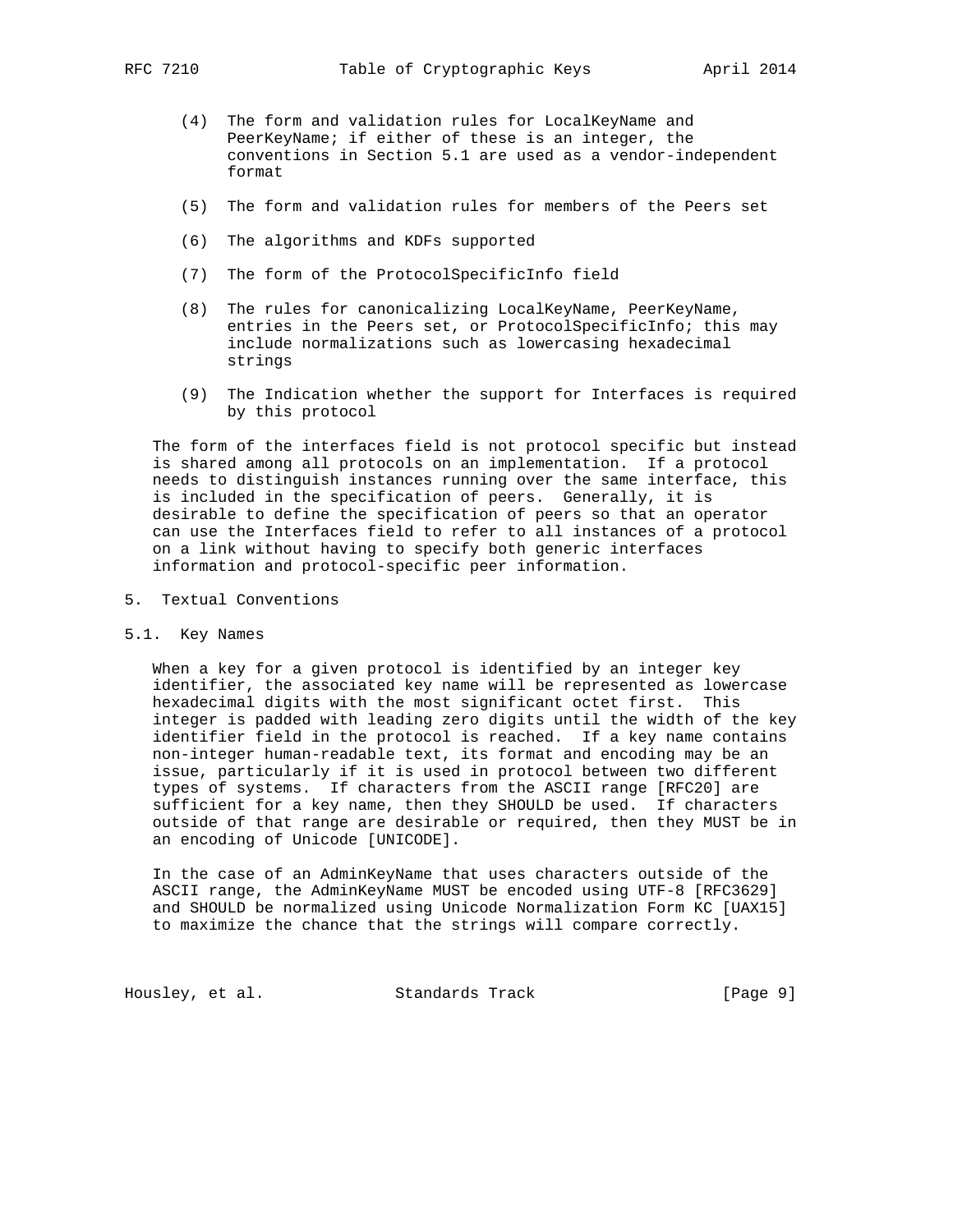However, simply using Unicode Normalization Form KC is not sufficient to account for all issues of string comparison; refer to [PRECIS-FRAMEWORK] for additional information.

# 5.2. Keys

 A key is represented as a lowercase hexadecimal string with the most significant octet of the key first. As discussed in Section 2, the length of this string depends on the associated algorithm and KDF.

6. Operational Considerations

 If the valid periods for long-lived keys do not overlap or the system clocks are inconsistent, it is possible to construct scenarios where systems cannot agree upon a long-lived key. When installing a series of keys to be used one after another, operators should configure the SendLifetimeStart field of the key to be several hours after the AcceptLifeTimeStart field of the key to guarantee there is some overlap. This overlap is intended to address the clock-skew issue and allow for basic operational considerations. Operators may choose to specify a longer overlap (e.g., several days) to allow for exceptional circumstances.

7. Security Considerations

 Management of encryption and authentication keys has been a significant operational problem, both in terms of key synchronization and key selection. For instance, the current guidance [RFC3562] warns against sharing TCP MD5 keying material between systems and recommends changing keys according to a schedule. The same general operational issues are relevant for the management of other cryptographic keys.

 It has been recognized in [RFC4107] that automated key management is not viable in multiple scenarios. The conceptual database specified in this document is designed to accommodate both manual key management and automated key management. A future specification to automatically populate rows in the database is envisioned.

Designers should recognize the warning provided in [RFC4107]:

 Automated key management and manual key management provide very different features. In particular, the protocol associated with an automated key management technique will confirm the liveness of the peer, protect against replay, authenticate the source of the short-term session key, associate protocol state information with the short-term session key, and ensure that a fresh short-term session key is generated. Further, an automated key management

Housley, et al. Standards Track [Page 10]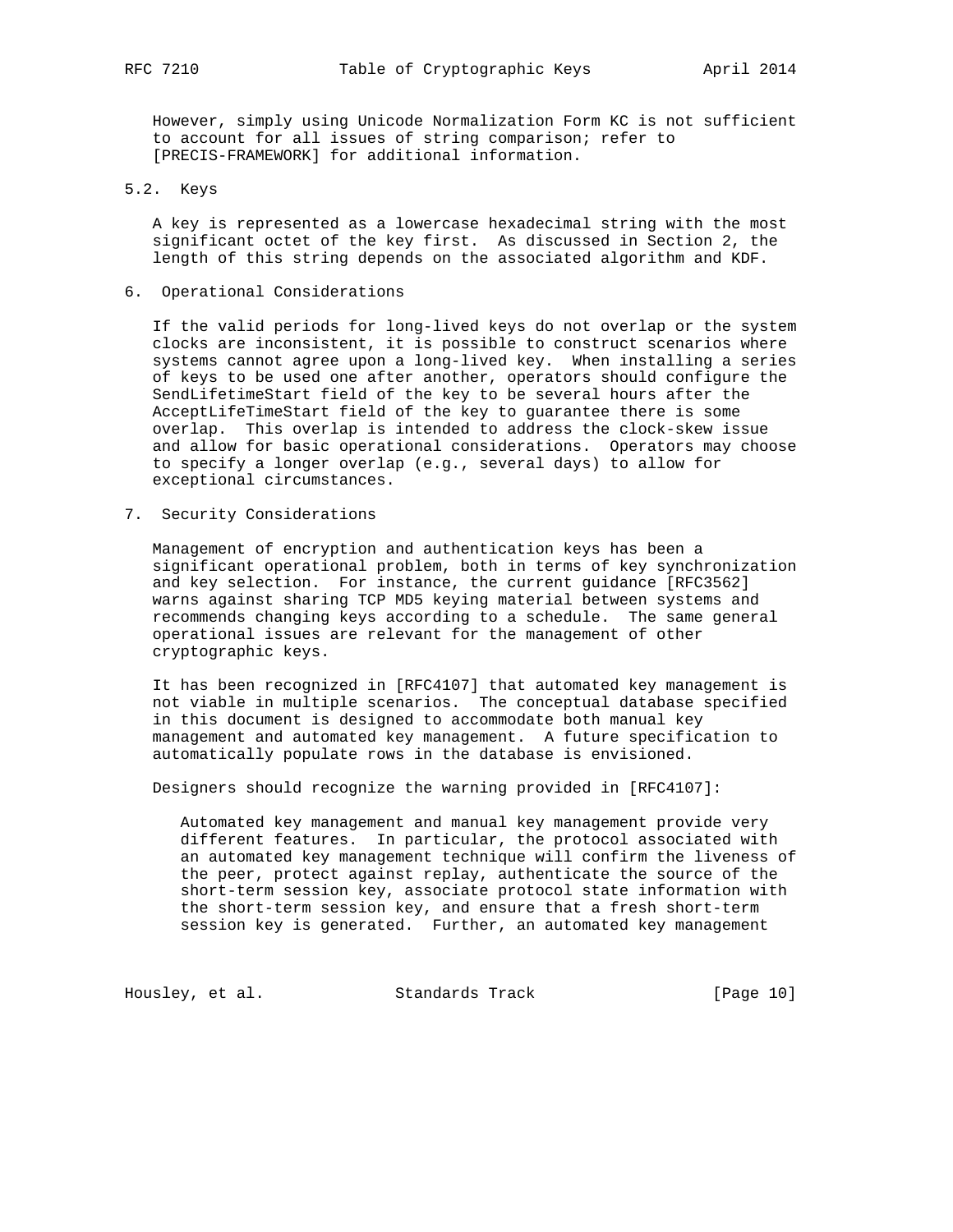protocol can improve interoperability by including negotiation mechanisms for cryptographic algorithms. These valuable features are impossible or extremely cumbersome to accomplish with manual key management.

# 8. IANA Considerations

This specification defines three registries.

8.1. KeyTable Protocols

 Per this document, IANA has established a registry called "KeyTable Protocols".

 All assignments to the KeyTable Protocols registry are made on a Specification Required basis per Section 4.1 of [RFC5226].

Each registration entry must contain the three fields:

- Protocol Name (unique within the registry);
- Protocol-Specific Info; and
- Reference.

 The specification needs to describe parameters required for using the conceptual database as outlined in Section 4. This typically means that the specification focuses more on the application of security protocols with the key tables rather than being a new security protocol specification for general purposes. Of course, new protocols may combine information on how to use the key table database with the protocol specification.

 The registry has three columns. The first column is a string of Unicode characters encoded in UTF-8 representing the name protocol. The second column is a string of Unicode characters encoded in UTF-8 providing a brief description of Protocol-Specific Info. The third column is a reference to a specification defining how the protocol is used with the key table.

There are no initial registrations.

8.2. KeyTable KDFs

 Per this document, IANA has established a registry called "KeyTable KDFs". The remainder of this section describes the registry.

 All assignments to the KeyTable KDFs registry are made on a First Come First Served basis per Section 4.1 of RFC 5226.

Housley, et al. Standards Track [Page 11]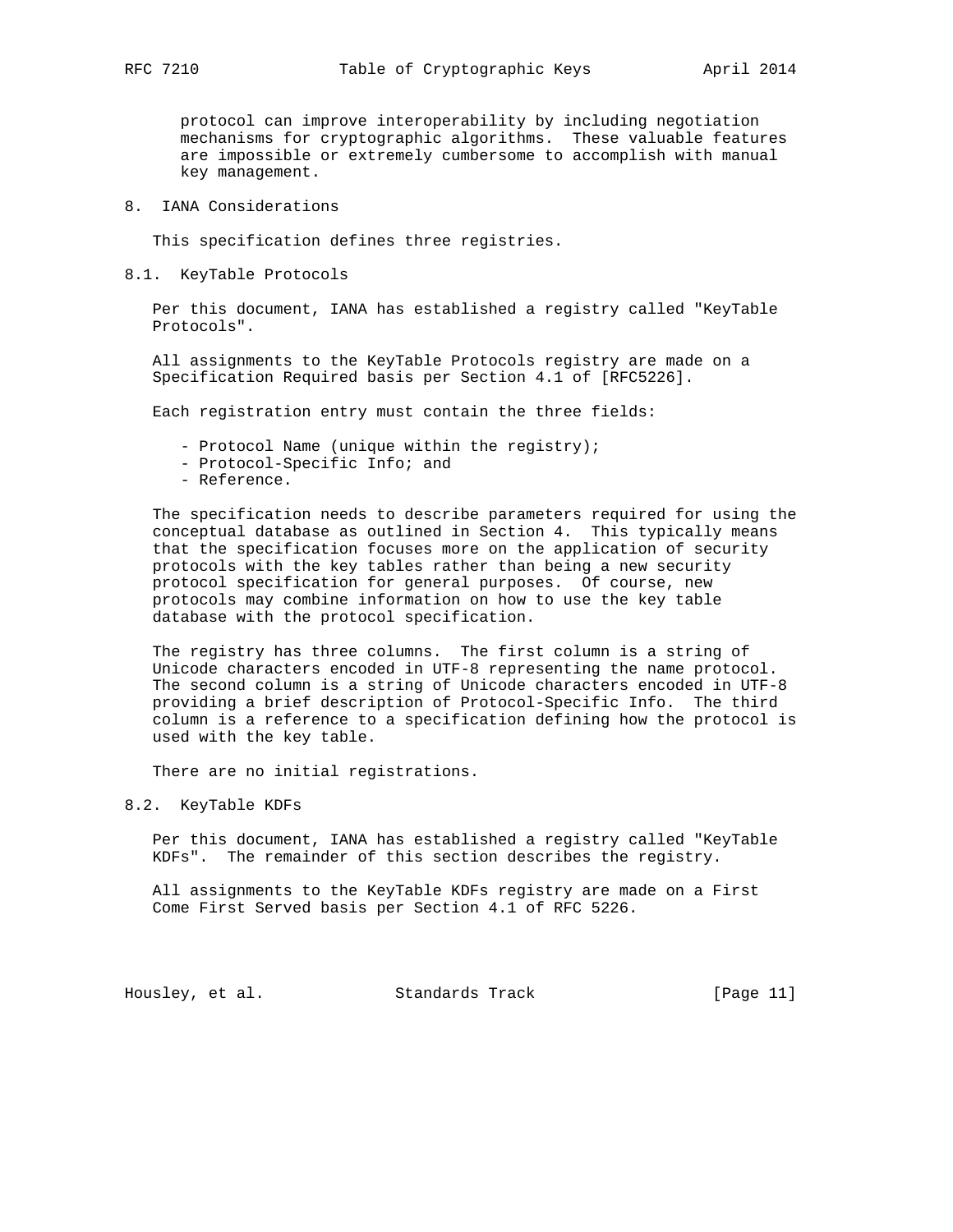The registry has three columns. The first column is a string of Unicode characters encoded in UTF-8 representing the name of a KDF. The second column is a string of Unicode characters encoded in UTF-8 providing a brief description of the KDF. The third column is a reference to a specification defining the KDF, if available.

 The initial contents of this registry and that in Section 8.3 are chosen based on the algorithms defined for TCP-AO [RFC5926].

| KDF                                | Description                                                                              | Reference                     |
|------------------------------------|------------------------------------------------------------------------------------------|-------------------------------|
|                                    |                                                                                          |                               |
| none<br>AES-128-CMAC<br>HMAC-SHA-1 | No KDF is used with this key<br>AES-CMAC using 128-bit keys<br>HMAC using the SHA-1 hash | N/A<br>[RFC4493]<br>[RFC2104] |

## 8.3. KeyTable AlgIDs

 Per this document, IANA has established a registry called "KeyTable AlgIDs". The remainder of this section describes the registry.

 All assignments to the KeyTable AlgIDs registry are made on a First Come First Served basis per Section 4.1 of RFC 5226.

 The registry has three columns. The first column is a string of Unicode characters encoded in UTF-8 representing the algorithm identifier (AlgID). The second column is a string of Unicode characters encoded in UTF-8 providing a brief description of the identified algorithm. The third column is a reference to a specification defining the identified algorithm.

 The initial contents of this registry and that in Section 8.2 are chosen based on the algorithms defined for TCP-AO [RFC5926].

| AES-CMAC using 128-bit keys<br>AES-128-CMAC<br>AES-128-CMAC truncated to 96 bits<br>AES-128-CMAC-96<br>[RFC5926]<br>[RFC2104]<br>$HMAC-SHA-1-96$<br>HMAC SHA-1 truncated to 96 bits | AlgID | Description | Reference |
|-------------------------------------------------------------------------------------------------------------------------------------------------------------------------------------|-------|-------------|-----------|
|                                                                                                                                                                                     |       |             |           |
|                                                                                                                                                                                     |       |             | [RFC4493] |

Housley, et al. Standards Track [Page 12]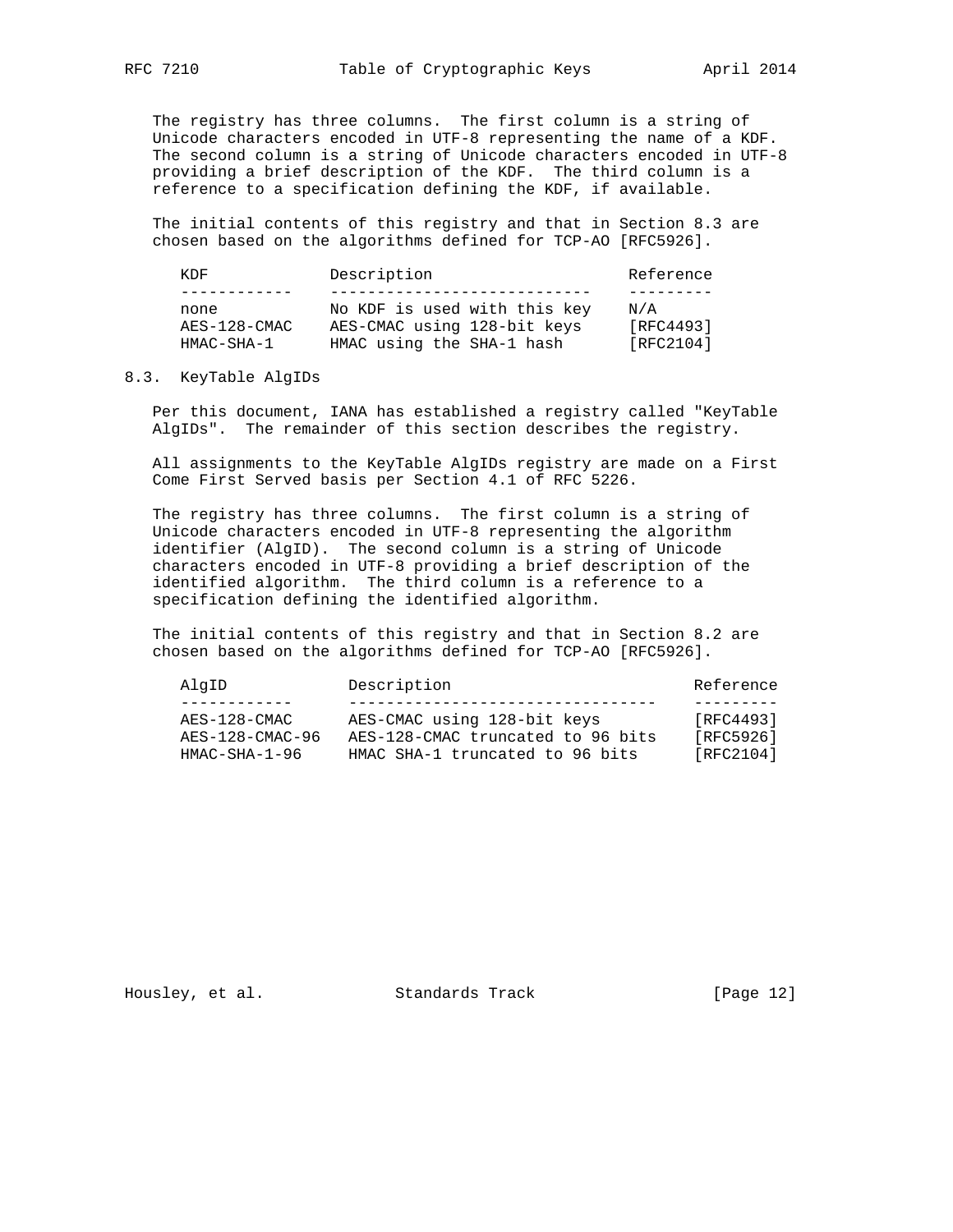9. Acknowledgments

 This document reflects many discussions with many different people over many years. In particular, the authors thank Jari Arkko, Ran Atkinson, Ron Bonica, Ross Callon, Lars Eggert, Pasi Eronen, Adrian Farrel, Gregory Lebovitz, Acee Lindem, Sandy Murphy, Eric Rescorla, Mike Shand, Dave Ward, and Brian Weis for their insights. The authors additionally thank Brian Weis for supplying text to address IANA concerns and for help with formatting.

Sam Hartman's work on this document is funded by Huawei.

- 10. Normative References
	- [RFC20] Cerf, V., "ASCII format for network interchange", RFC 20, October 1969.
	- [RFC2119] Bradner, S., "Key words for use in RFCs to Indicate Requirement Levels", BCP 14, RFC 2119, March 1997.
	- [UAX15] The Unicode Consortium, "Unicode Standard Annex #15: Unicode Normalization Forms", Unicode 6.3.0, September 2013, <http://www.unicode.org/reports/tr15/tr15-39.html>.
	- [UNICODE] The Unicode Consortium, "The Unicode Standard, Version 6.3.0", (Mountain View, CA: The Unicode Consortium, 2013. ISBN 978-1-936213-08-5), <http://www.unicode.org/versions/Unicode6.3.0/>.
- 11. Informative References

[PRECIS-FRAMEWORK]

 Saint-Andre, P. and M. Blanchet, "PRECIS Framework: Preparation and Comparison of Internationalized Strings in Application Protocols", Work in Progress, March 2014.

- [RFC2104] Krawczyk, H., Bellare, M., and R. Canetti, "HMAC: Keyed- Hashing for Message Authentication", RFC 2104, February 1997.
- [RFC3562] Leech, M., "Key Management Considerations for the TCP MD5 Signature Option", RFC 3562, July 2003.
- [RFC3629] Yergeau, F., "UTF-8, a transformation format of ISO 10646", STD 63, RFC 3629, November 2003.
- [RFC4107] Bellovin, S. and R. Housley, "Guidelines for Cryptographic Key Management", BCP 107, RFC 4107, June 2005.

| Housley, et al. | Standards Track | [Page 13] |
|-----------------|-----------------|-----------|
|-----------------|-----------------|-----------|